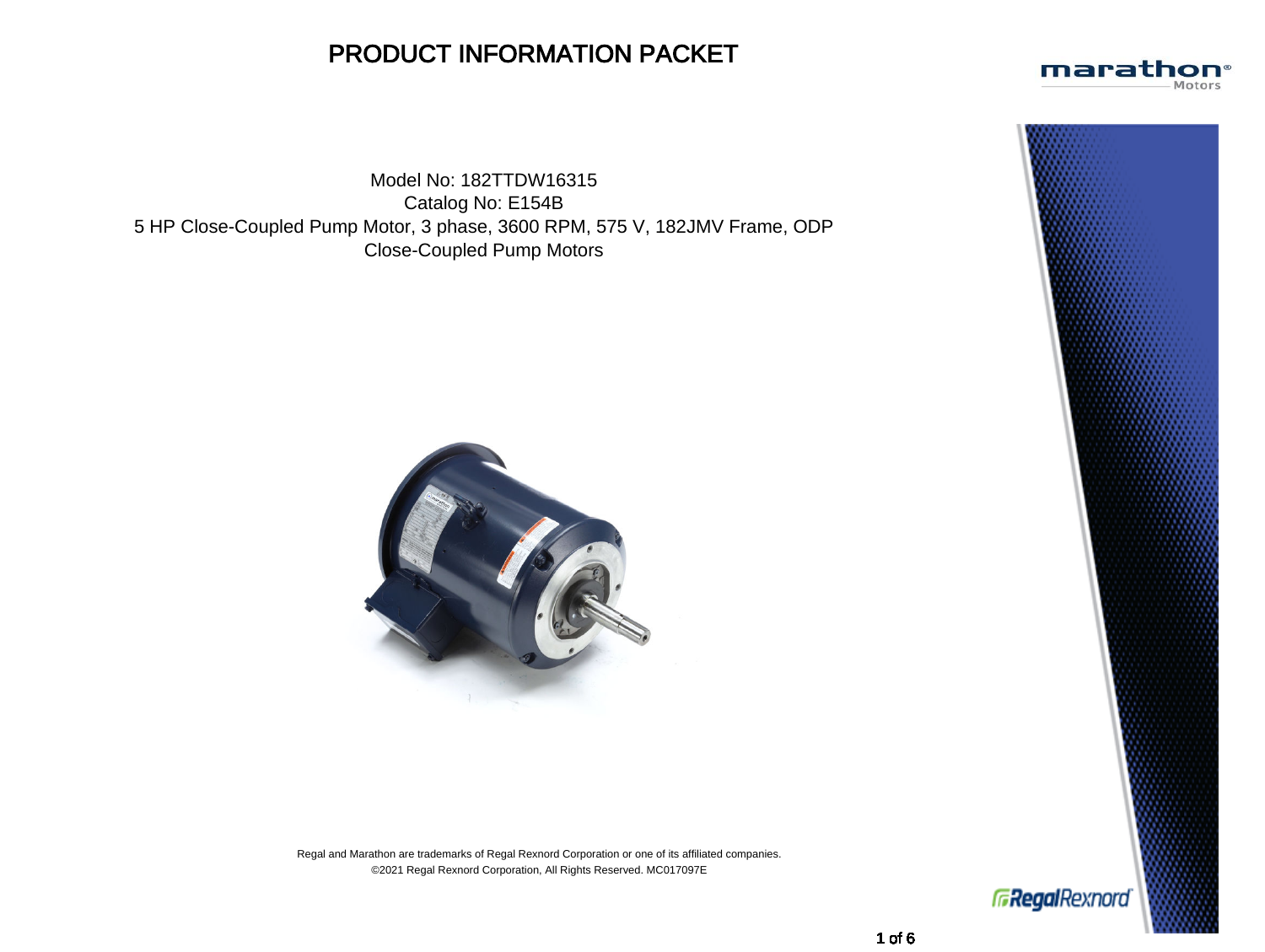Product Information Packet: Model No: 182TTDW16315, Catalog No:E154B 5 HP Close-Coupled Pump Motor, 3 phase, 3600 RPM, 575 V, 182JMV Frame, ODP

# marathon<sup>®</sup>

### Nameplate Specifications

| Output HP                 | 5 Hp          | Output KW                  | 3.7 kW            |
|---------------------------|---------------|----------------------------|-------------------|
| Frequency                 | 60 Hz         | Voltage                    | 575 V             |
| Current                   | 5.0 A         | Speed                      | 3500 rpm          |
| Service Factor            | 1.15          | Phase                      | $\mathbf{3}$      |
| Efficiency                | 86.5%         | Power Factor               | 86                |
| Duty                      | Continuous    | <b>Insulation Class</b>    | F                 |
| Design Code               | B             | <b>KVA Code</b>            | J                 |
| Frame                     | <b>182JMV</b> | Enclosure                  | <b>Drip Proof</b> |
| <b>Thermal Protection</b> | No            | <b>Ambient Temperature</b> | 40 °C             |
| Drive End Bearing Size    | 6207          | Opp Drive End Bearing Size | 6205              |
| UL                        | Recognized    | <b>CSA</b>                 | Y                 |
| <b>CE</b>                 | Y             | IP Code                    | 12                |
| Number of Speeds          |               |                            |                   |
|                           |               |                            |                   |

## Technical Specifications

| <b>Electrical Type</b>    | <b>Squirrel Cage Induction Run</b> | <b>Starting Method</b> | <b>Across The Line</b> |
|---------------------------|------------------------------------|------------------------|------------------------|
| Poles                     | $\mathbf{2}$                       | Rotation               | Reversible             |
| Resistance Main           | 0 Ohms                             | Mounting               | Round                  |
| <b>Motor Orientation</b>  | <b>Shaft Down</b>                  | Drive End Bearing      | <b>Ball</b>            |
| Opp Drive End Bearing     | Ball                               | <b>Frame Material</b>  | <b>Rolled Steel</b>    |
| Shaft Type                | <b>JM</b>                          | Overall Length         | 14.95 in               |
| Frame Length              | 9.00 in                            | <b>Shaft Diameter</b>  | 0.875 in               |
| <b>Shaft Extension</b>    | 4.25 in                            | Assembly/Box Mounting  | <b>F1/F2 CAPABLE</b>   |
| <b>Connection Drawing</b> | 005102.01                          | <b>Outline Drawing</b> | 035547-900             |

This is an uncontrolled document once printed or downloaded and is subject to change without notice. Date Created:10/12/2021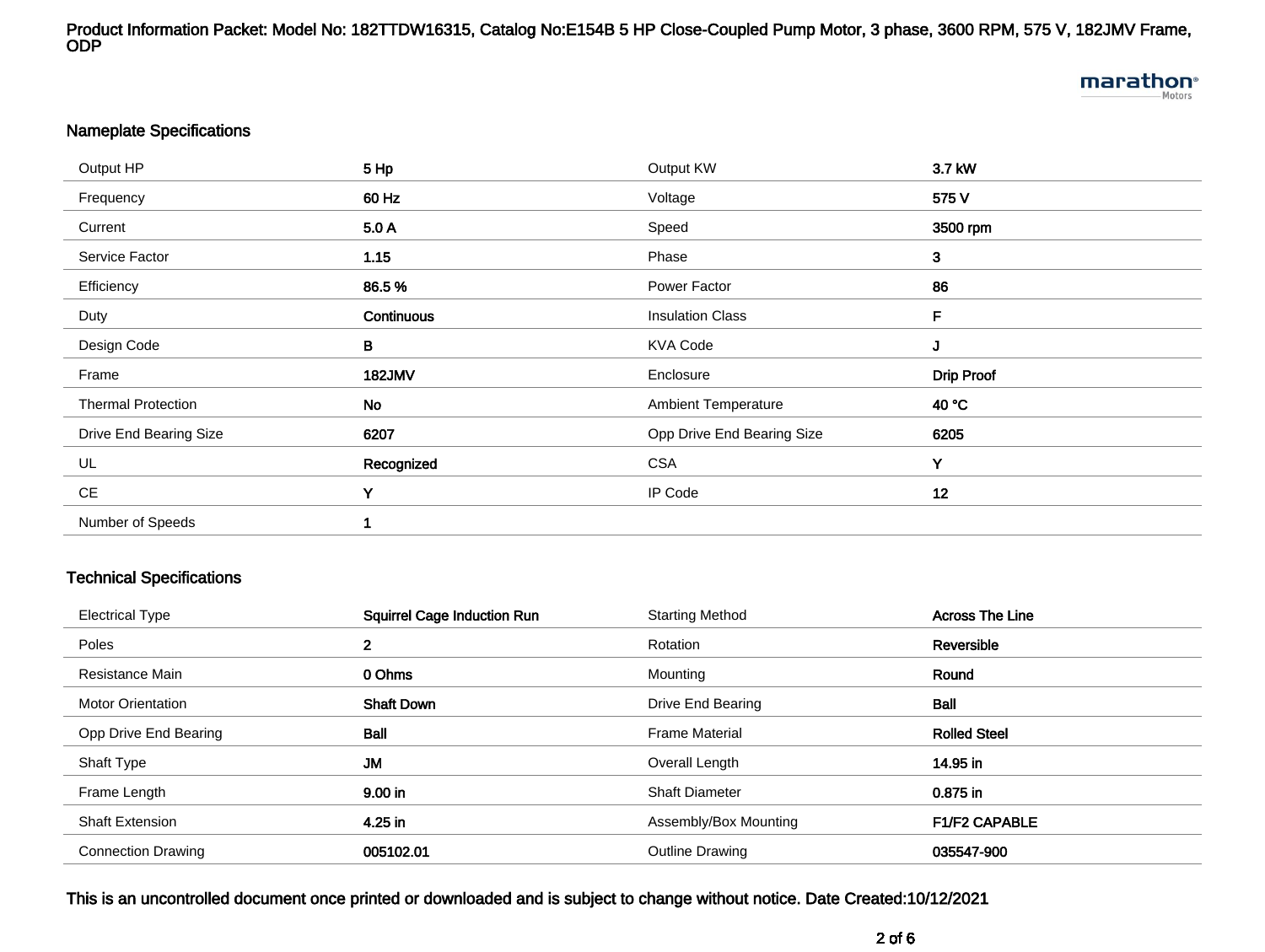Uncontrolled Copy

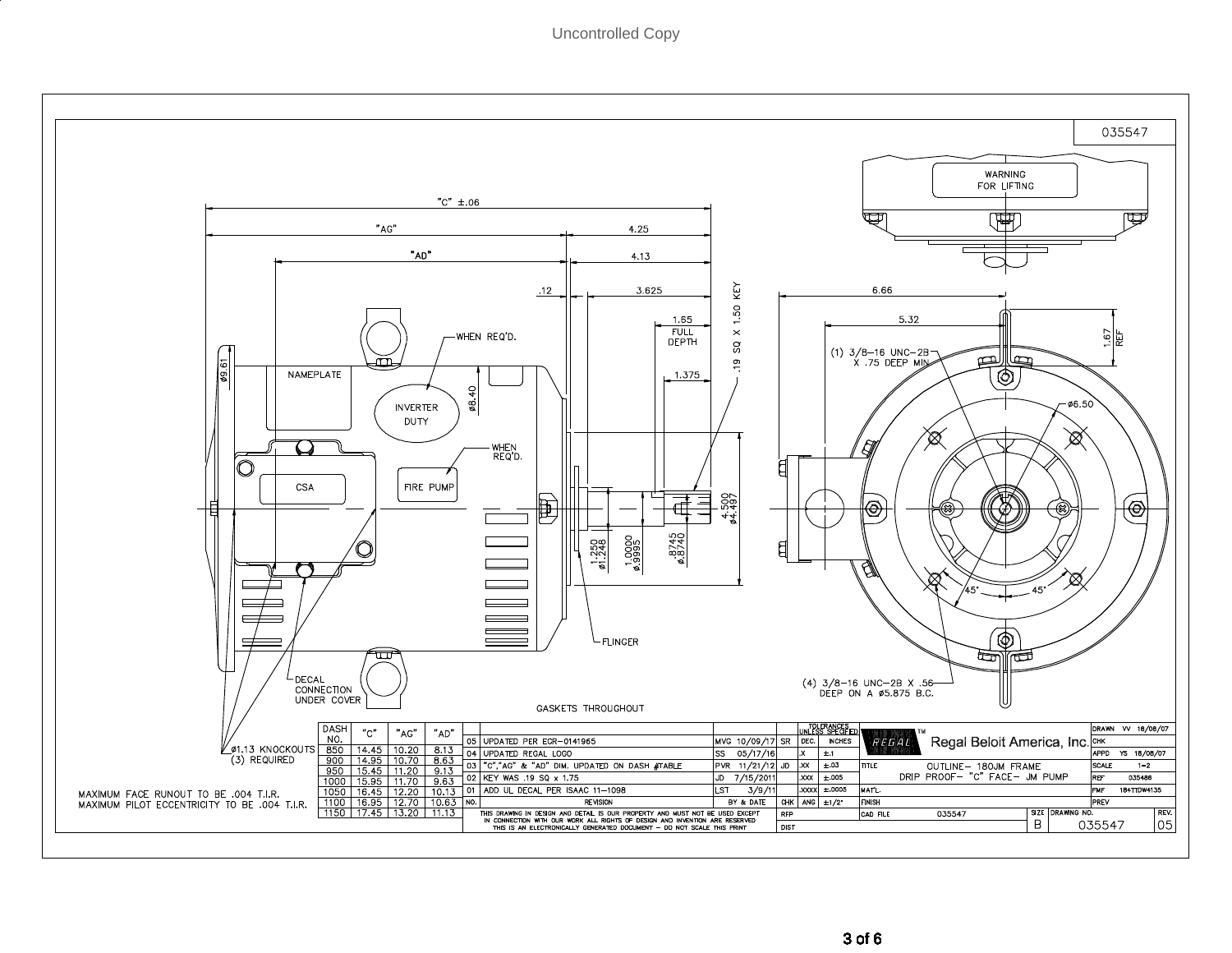Uncontrolled Copy

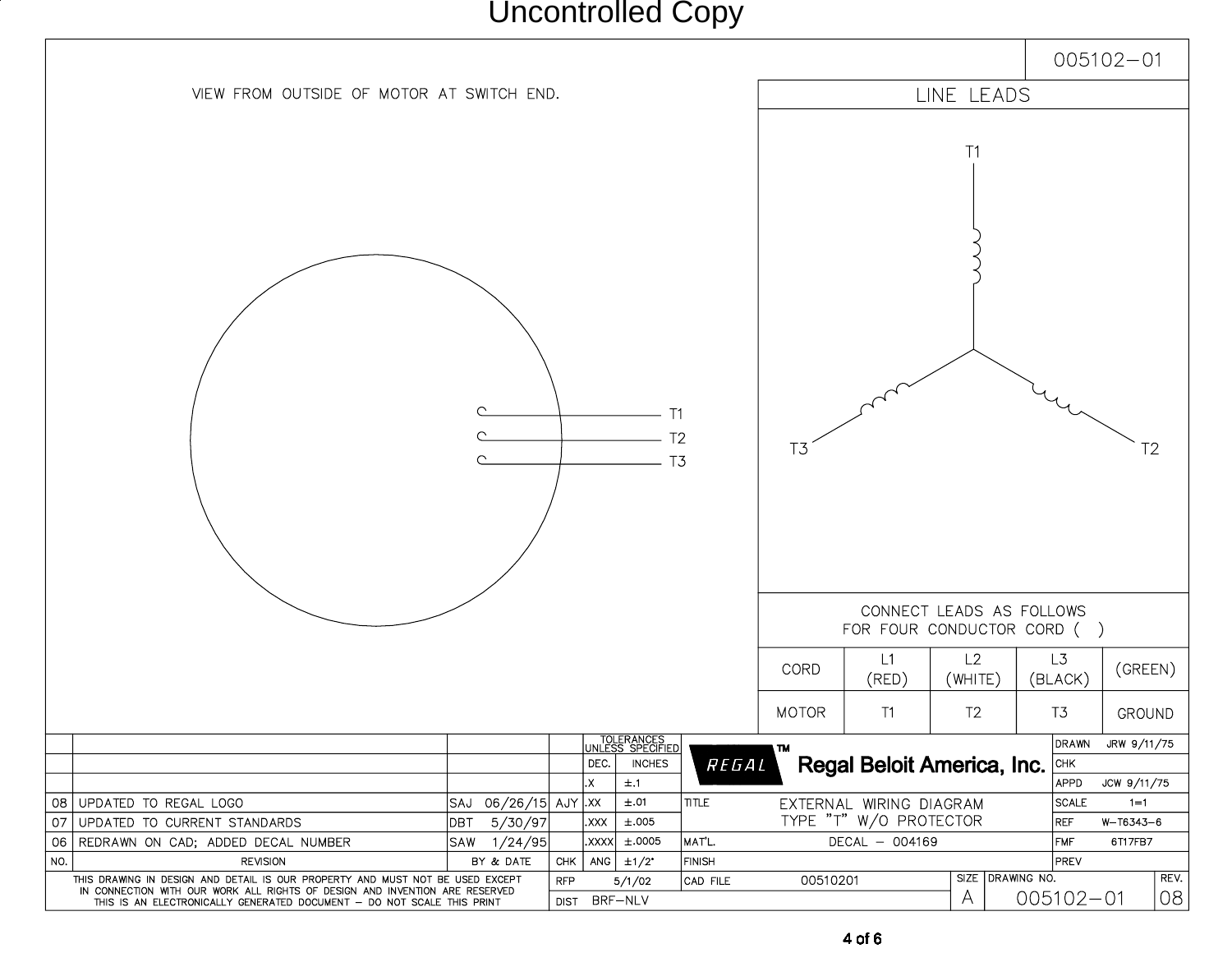

#### **CERTIFICATION DATA SHEET**

**P.O. BOX 8003 WAUSAU, WI 54401-8003 PH. 715-675-3311**

#### **CONN. DIAGRAM:** 005102.01

**MODEL #:** 182TTDW16315 AA

**WINDING #:** T82117 R1 4

**OUTLINE:** 035547-900 **MOUNTING:** F1/F2 CAPABLE

|           | <b>TYPICAL MOTOR PERFORMANCE DATA</b> |                  |          |              |                  |                 |               |  |  |  |  |
|-----------|---------------------------------------|------------------|----------|--------------|------------------|-----------------|---------------|--|--|--|--|
| <b>HP</b> | kW                                    | <b>SYNC. RPM</b> | F.L. RPM | <b>FRAME</b> | <b>ENCLOSURE</b> | <b>KVA CODE</b> | <b>DESIGN</b> |  |  |  |  |
| ۔         | 3.70                                  | 3600             | 3500     | 182JMV       | DP               |                 |               |  |  |  |  |

| PH | Hz                    | <b>VOLTS</b> | <b>AMPS</b> | <b>START TYPE</b>                    |      |                      | <b>DUTY</b>    | <b>INSL</b>     | S.F. | <b>AMB°C</b> |
|----|-----------------------|--------------|-------------|--------------------------------------|------|----------------------|----------------|-----------------|------|--------------|
|    | 60                    | 575          |             | <b>CONTINUOUS</b><br>ACROSS THE LINE |      |                      | F <sub>4</sub> | - 15<br>ᆠᆞᆠ     | 40   |              |
|    |                       |              |             |                                      |      |                      |                |                 |      |              |
|    | <b>FULL LOAD FFF:</b> |              | 86 5        | $3/4$ I OAD FFF.                     | 86 5 | <b>1/2 LOAD FFF.</b> | 84 K           | <b>GTD. FFF</b> |      | FLEC. TYPE   |

| FULL LUAD EFF:       | ಂ.ಎ | 374 LUAD EFF: | oo.J | <i>LIZ</i> LUAD EFF: | <b>04.0</b> | GID. EFF | ELEL. ITPE      |
|----------------------|-----|---------------|------|----------------------|-------------|----------|-----------------|
| <b>FULL LOAD PF:</b> | 86  | 3/4 LOAD PF:  | 82   | <b>1/2 LOAD PF:</b>  |             | 83.8     | SO CAGE IND RUN |
|                      |     |               |      |                      |             |          |                 |

| <b>LOCKED ROTOR AMPS</b><br><b>F.L. TORQUE</b> |                       | <b>L.R. TOROUE</b>    | <b>B.D. TORQUE</b>     | -- RISE°C           |
|------------------------------------------------|-----------------------|-----------------------|------------------------|---------------------|
| <b>LB-FT</b>                                   | $\sim$ $\sim$<br>36.4 | $\%$<br>LB-FT<br>16.1 | $\frac{0}{0}$<br>LB-FT | $\mathcal{D}$<br>υc |

| <b>SOUND PRESSURE</b><br>@ 3 FT. | <b>SOUND POWER</b> | <b>ROTOR WK^2</b> | MAX. WK $\wedge$ 2 | <b>SAFE STALL TIME</b> | <b>STARTS</b><br><b>HOUR</b> | <b>APPROX.</b><br><b>MOTOR WGT</b> |
|----------------------------------|--------------------|-------------------|--------------------|------------------------|------------------------------|------------------------------------|
| dBA                              | 81<br>dBA          | ).18<br>$LB-FT^2$ | LB-FT^2            | SEC.                   |                              | 64<br>LBS.                         |

#### **\*\*\* SUPPLEMENTAL INFORMATION \*\*\***

| <b>DE BRACKET</b><br>TYPE | <b>ODE BRACKET</b><br>TYPE | <b>MOUNT</b><br><b>TYPE</b> | <b>ORIENTATION</b>   | <b>SEVERE</b><br><b>DUTY</b> | <b>HAZARDOUS</b><br>LOCATION | <b>DRIP</b><br><b>COVER</b> | <b>SCREENS</b> | <b>PAINT</b>  |
|---------------------------|----------------------------|-----------------------------|----------------------|------------------------------|------------------------------|-----------------------------|----------------|---------------|
| C-FACE                    | <b>STANDARD</b>            | ROUND                       | <b>DOWN</b><br>SHAFT | <b>FALSE</b>                 | <b>NONE</b>                  | TRUE                        | <b>NONE</b>    | BLUE (ENAMEL) |

| <b>BEARINGS</b> |                    | <b>GREASE</b> | <b>SHAFT TYPE</b> |                                         |             | <b>SHAFT</b>      | <b>FRAME</b>    |  |
|-----------------|--------------------|---------------|-------------------|-----------------------------------------|-------------|-------------------|-----------------|--|
| DE              | <b>ODE</b>         |               |                   | <b>SPECIAL DE</b><br><b>SPECIAL ODE</b> |             | <b>MATERIAL</b>   | <b>MATERIAL</b> |  |
| BALL            | BALL               |               | JМ                | <b>NONE</b>                             | <b>NONE</b> | AISI 1045 (C-240) | ROLLED STEEL    |  |
| 6207            | POLYREX EM<br>6205 |               |                   |                                         |             |                   |                 |  |

| <b>THERMO-PROTECTORS</b> |                   |                 |                 | <b>THERMISTORS</b>                                          | <b>CONTROL</b> | <b>SPACE HEATERS</b>        |  |
|--------------------------|-------------------|-----------------|-----------------|-------------------------------------------------------------|----------------|-----------------------------|--|
| <b>THERMOSTATS</b>       | <b>PROTECTORS</b> | <b>WDG RTDs</b> | <b>BRG RTDs</b> |                                                             |                |                             |  |
| <b>NONE</b>              | <b>NOT</b>        | <b>NONE</b>     | <b>NONE</b>     | <b>NONE</b>                                                 | <b>FALSE</b>   | <b>NONE</b><br><b>VOLTS</b> |  |
| $\ast$                   |                   |                 |                 | <b>INVERTER TORQUE:</b><br><b>INV. HP SPEED RANGE: NONE</b> | <b>NONE</b>    |                             |  |
| N                        |                   |                 |                 | <b>ENCODER:</b><br><b>NONE</b>                              |                |                             |  |
| $\mathbf{o}$             |                   |                 |                 | <b>NONE</b><br><b>NONE</b><br><b>NONE</b><br><b>NONE</b>    | <b>PPR</b>     |                             |  |
| т                        |                   |                 |                 | <b>BRAKE:</b><br><b>NONE</b>                                | <b>NONE</b>    |                             |  |
| Е                        |                   |                 |                 | P/N NONE<br><b>NONE</b><br><b>NONE</b><br><b>NONE</b>       |                |                             |  |
| S                        |                   |                 |                 | FT-LB<br><b>NONE</b><br><b>NONE</b>                         | V              | Hz<br><b>NONE</b>           |  |

**\***